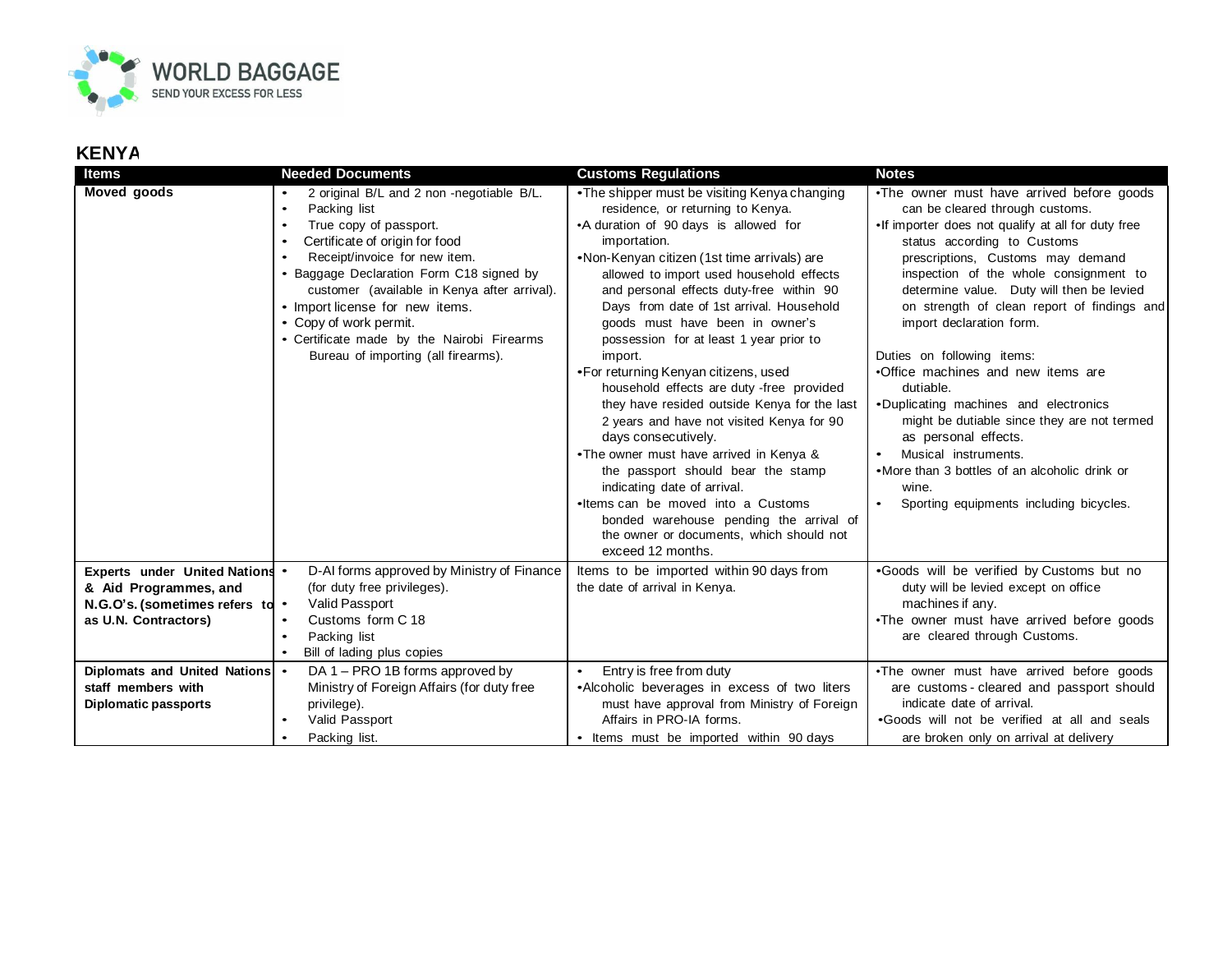

## **KENYA**

| <b>Items</b>                                                        | <b>Needed Documents</b>                                                                                                                                                                                                                                                                                                                                                                                                                                                                                                                                                                                                                                                                                                                                                                                                                                                                                                                                                                                 | <b>Customs Regulations</b>                                                                                                                                                                                                                                                                                                                                                                                                                                                                                                                                                                                                                                                                                                                                                                            | <b>Notes</b>                                                                                                                                                                                                                                                                                                                                                                                                                                                     |
|---------------------------------------------------------------------|---------------------------------------------------------------------------------------------------------------------------------------------------------------------------------------------------------------------------------------------------------------------------------------------------------------------------------------------------------------------------------------------------------------------------------------------------------------------------------------------------------------------------------------------------------------------------------------------------------------------------------------------------------------------------------------------------------------------------------------------------------------------------------------------------------------------------------------------------------------------------------------------------------------------------------------------------------------------------------------------------------|-------------------------------------------------------------------------------------------------------------------------------------------------------------------------------------------------------------------------------------------------------------------------------------------------------------------------------------------------------------------------------------------------------------------------------------------------------------------------------------------------------------------------------------------------------------------------------------------------------------------------------------------------------------------------------------------------------------------------------------------------------------------------------------------------------|------------------------------------------------------------------------------------------------------------------------------------------------------------------------------------------------------------------------------------------------------------------------------------------------------------------------------------------------------------------------------------------------------------------------------------------------------------------|
|                                                                     | Bill of lading plus copies.                                                                                                                                                                                                                                                                                                                                                                                                                                                                                                                                                                                                                                                                                                                                                                                                                                                                                                                                                                             | From the date of arrival in Kenya.                                                                                                                                                                                                                                                                                                                                                                                                                                                                                                                                                                                                                                                                                                                                                                    | premises (residence).                                                                                                                                                                                                                                                                                                                                                                                                                                            |
|                                                                     | Customs C 18 form.                                                                                                                                                                                                                                                                                                                                                                                                                                                                                                                                                                                                                                                                                                                                                                                                                                                                                                                                                                                      | . To import a car, duty exemption documents<br>will have to be issued by the government.                                                                                                                                                                                                                                                                                                                                                                                                                                                                                                                                                                                                                                                                                                              |                                                                                                                                                                                                                                                                                                                                                                                                                                                                  |
| Motorcycles, Automobiles<br>(non-diplomatic)<br>Dinlomats' vehicles | Documents needed for:<br><b>USED CARS:</b><br>•Original logbook or certificate of title plus<br>original translations (if documents are<br>not in English language).<br>Original Bill of Lading<br>$\bullet$<br>Work permit (personally owned motor<br>$\bullet$<br>vehicles).<br>Original passport (personally owned<br>motor vehicles).<br>Duty exemption documents (where<br>applicable).<br>If vehicle is dutiable, the following documents<br>will also be required in addition to above.<br>Clean Report of Findings<br>Import Declaration Form<br>$\bullet$<br>Original invoice/sale agreement showing<br>value of the vehicle.<br><b>FOR NEW CARS:</b><br>Original proof of purchase<br>Original Bill of Lading<br>Import Declaration Form - For duty<br>paid vehicles.<br>Clean Report of Findings - For<br>duty paid vehicles.<br>Original passport (personally owned<br>motor vehicles).<br>Duty exemption documents where<br>applicable.<br>Duty free PRO-IB forms approved by<br>$\bullet$ | ·Importer must have lived outside Kenya for<br>the last 2 years.<br>•Vehicle must belong to the shipper at least<br>for 3 months prior to date of shipping.<br>•Number of days spent by importer (visited<br>and/or I ived) in Kenya in the last 2 years<br>should not exceed 90 days.<br>•Cars imported and registered duty free are<br>not transferable unless duty and V.A.T. are<br>paid. This is calculated on a depreciated<br>value.<br>• If the vehicle is duty free, C.R.F. & I.D.F. will<br>not be required; hence, inspection at origin<br>of destination will not be necessary.<br>.Under this category, importer will be<br>allowed only one duty free car in a lifetime.<br>This will be ensured by Customs<br>stamping and endorsing the details of the<br>car on importers pass port. | . Importers must be advised properly before<br>importation of vehicles to avoid frustrations<br>and delays by Customs when Customs<br>disapproves duty exemption. Importers<br>should be given details of what is required<br>before they bring in the cars. Importer<br>s hould fax documents and request for<br>Customs requirement before shipping the<br>car.<br>Duty free (engine capacity does not matter). I Diplomats' vehicles don't require inspection |